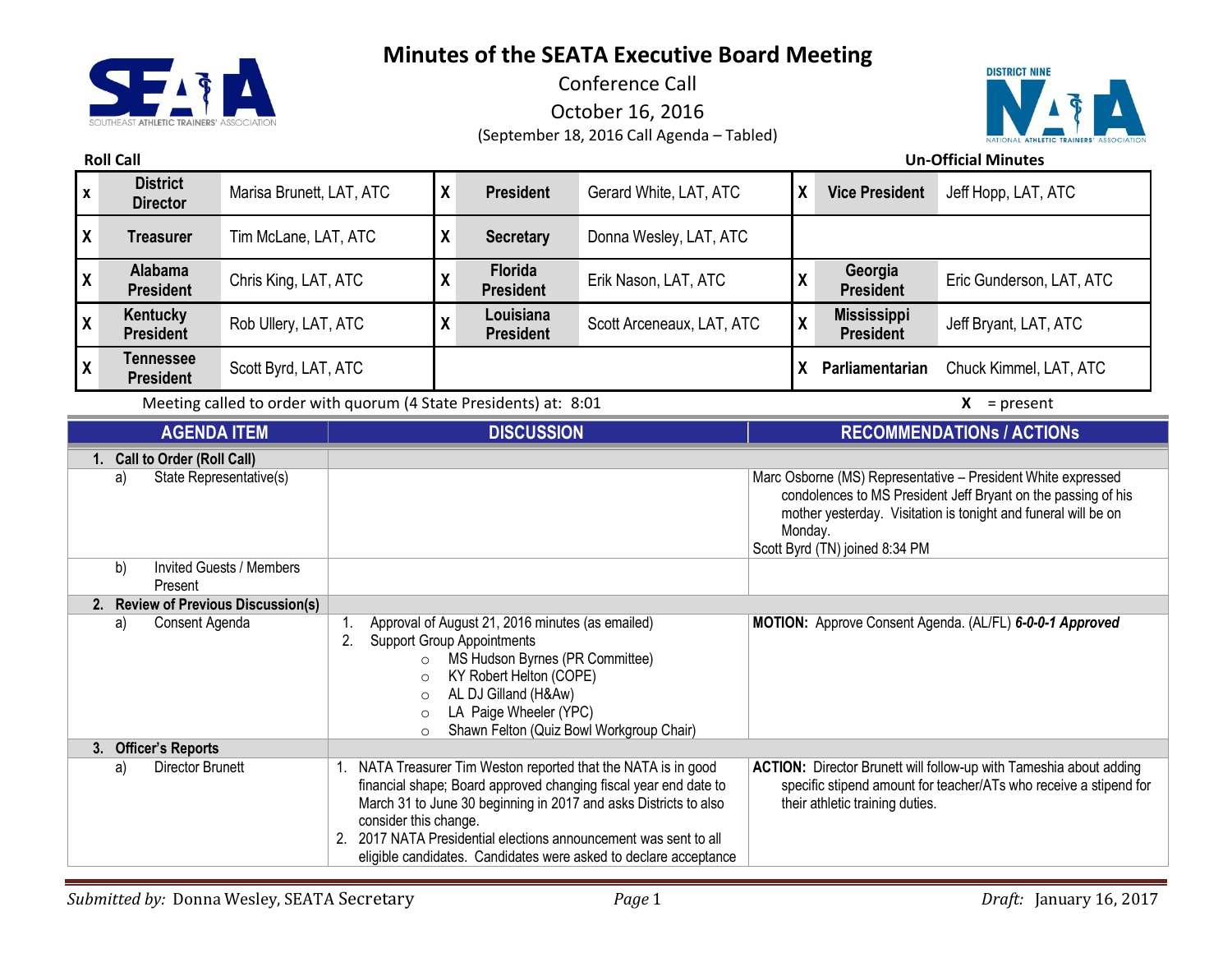

Conference Call

October 16, 2016



| <b>AGENDA ITEM</b>           | <b>DISCUSSION</b>                                                                                                                                                                                                                                                                                                                                                                                                                                                                                                                                                                                                                                                                                                                                                                                                                                                                                                                                                                                                                                                                                                                                                                                                                                                                                                                                                                                                                                                                                                                                                                                                                                                                                                                                                                                                                            | <b>RECOMMENDATIONS / ACTIONS</b>                                                                                                                                                                                                                                                                                                                                                  |
|------------------------------|----------------------------------------------------------------------------------------------------------------------------------------------------------------------------------------------------------------------------------------------------------------------------------------------------------------------------------------------------------------------------------------------------------------------------------------------------------------------------------------------------------------------------------------------------------------------------------------------------------------------------------------------------------------------------------------------------------------------------------------------------------------------------------------------------------------------------------------------------------------------------------------------------------------------------------------------------------------------------------------------------------------------------------------------------------------------------------------------------------------------------------------------------------------------------------------------------------------------------------------------------------------------------------------------------------------------------------------------------------------------------------------------------------------------------------------------------------------------------------------------------------------------------------------------------------------------------------------------------------------------------------------------------------------------------------------------------------------------------------------------------------------------------------------------------------------------------------------------|-----------------------------------------------------------------------------------------------------------------------------------------------------------------------------------------------------------------------------------------------------------------------------------------------------------------------------------------------------------------------------------|
|                              | of candidacy by Nov.7, 2016, with formal committee selection in<br>Houston and presentation at FaceTime on June 28.<br>Joe Green is new consultant for 3 <sup>rd</sup> Party Reimbursement Project<br>3.<br>as of August 1.<br>4. SB 689 now has 16 co-sponsors; NATA is continuing to work so<br>that it is not held up since we are on a tight deadline with the end of<br>session fast approaching.<br>5. Closing in on 1,000 Safe Sport Schools Awards (New schools: TN<br>-5; FL -34; KY- 7; GA-1; LA -2; AL-2 with several renewals)<br>6. ATYourOwnRisk! Is progressing with R.T. Floyd helping get Dr.<br>Andrews to make several promotional campaigns. NATA is<br>seeking assistance in getting additional contacts for high profile<br>athletes or coaches; contact Marisa or MARCOM department.<br>7. NATA will be doing another Salary Survey (middle of next week<br>thru November). President King asked that a stipend be added to<br>identify Secondary School ATs that are primary teachers.<br>President Nason asked that this also be beneficial for COPA.<br>Policy change by NATA Board to now allow AT Retired members<br>8.<br>being able to serve on national committees. Director Brunett asked<br>Board to change to allow Dr. Ken Wright to serve on PRC.<br>9. ATCares approved Lovie Tabron as D9 Representative. Laura<br>Zdziarski will be serving as an At-Large member for this committee<br>as well.<br>10. Convention Program Committee requested 3 non-District based<br>members to be added to committee and was approved. Kavin<br>Sang will replace Eric Schwartz as CPC Chair in June.<br>11. NFL Pilot Program with NATA/KSI/PFATS/Gatorade will be working<br>with several states on grants up to \$20,000 each for up to 150<br>schools to funding ATs with primary focus in AZ, IL, OK, and OR. |                                                                                                                                                                                                                                                                                                                                                                                   |
| <b>President White</b><br>a) | Working with Karen Feirman and Sandra Geiger on date change<br>1.<br>for the 2019 ATSS meeting. The current dates are during the<br>2019 NFL Superbowl in Atlanta, so the hotel is asking SEATA to<br>make a date change. The ATSS Workgroup has approved the<br>date change to Feb 9-11, 2019. We are currently working on<br>additional concessions with the hotel due to this change.<br>Secretary Wesley and I meet back in August to begin a review<br>process for the updating of the SEATA P&P Manual. Please take<br>some time to review the Policy and Procedures as they are sent                                                                                                                                                                                                                                                                                                                                                                                                                                                                                                                                                                                                                                                                                                                                                                                                                                                                                                                                                                                                                                                                                                                                                                                                                                                  | ACTION: President White will be sending out an email to State<br>Presidents later with Sections 2 and 3 of the Policy & Procedures<br>Manual specifically dealing with Organizational Support Groups.<br>Email will also have a list of current state representatives on each<br>group. Presidents are asked to review and notify President White<br>of any changes or questions. |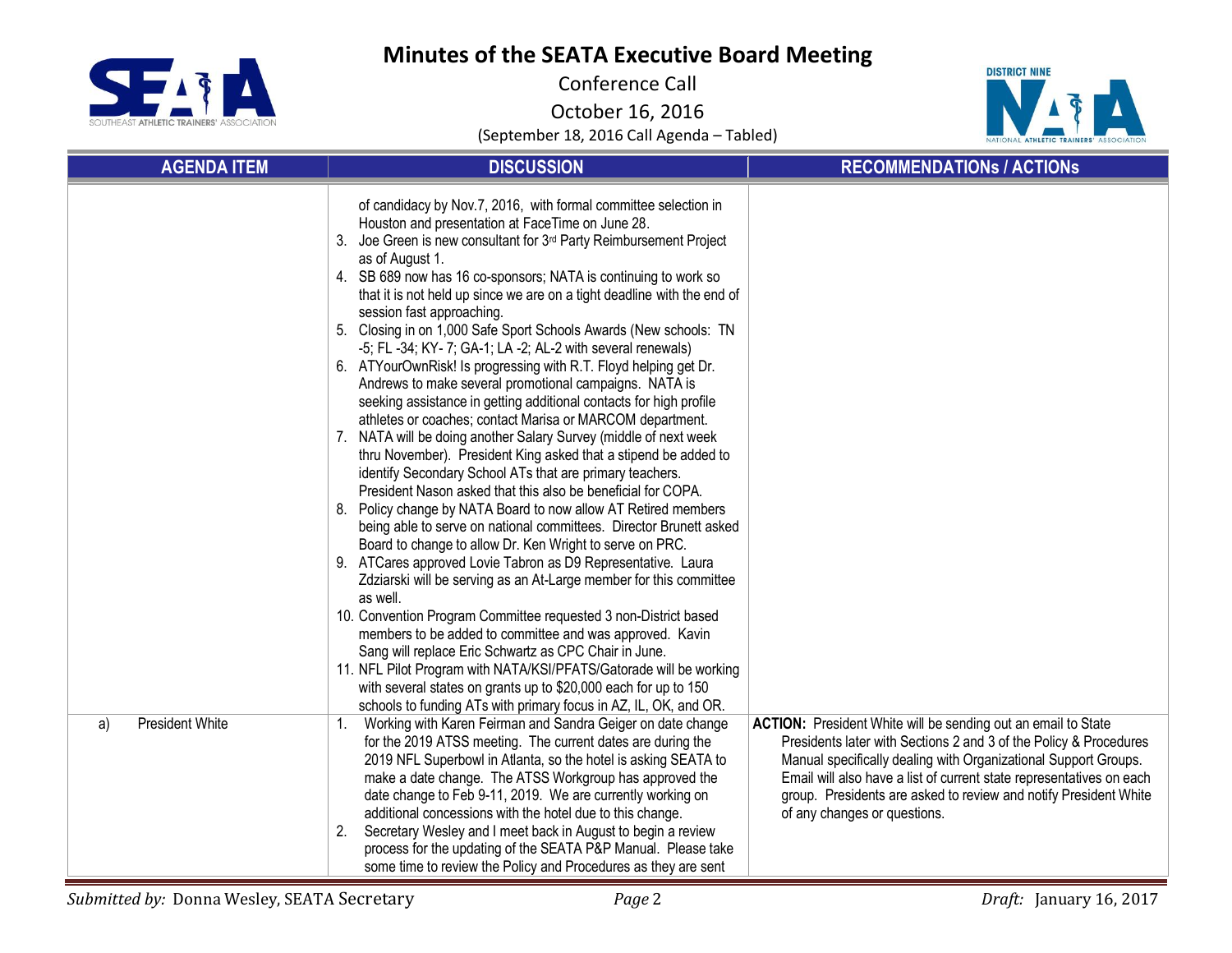

Conference Call

October 16, 2016



| <b>AGENDA ITEM</b>               | <b>DISCUSSION</b>                                                                                                                                                                                                                                                                                                                                                                                                                                                                                                                                                                                                                                                                                                                                                                                                                                     | <b>RECOMMENDATIONS / ACTIONS</b> |
|----------------------------------|-------------------------------------------------------------------------------------------------------------------------------------------------------------------------------------------------------------------------------------------------------------------------------------------------------------------------------------------------------------------------------------------------------------------------------------------------------------------------------------------------------------------------------------------------------------------------------------------------------------------------------------------------------------------------------------------------------------------------------------------------------------------------------------------------------------------------------------------------------|----------------------------------|
| Vice President Hopp<br>a)        | out. I will provide a deadline for questions / comments / feedback,<br>make any necessary changes and then place that Section on the<br>next EB Agenda for us to adopt.<br>Eric Fuchs has stepped down as the Chair of the SEATA Quiz<br>3.<br>Bowl Workgroup. I asked each of the current workgroup members<br>to see if they would be willing to serve as the Chair. Dr. Shawn<br>Felton (FL) has expressed an interest and willing to serve as<br>Chair.<br>NATA Awards nomination acceptance/submission deadline was<br>4.<br>October 1 <sup>st</sup> . Hopefully, D9 will be represented in all categories.<br>Future CSMM Dates (FYI)<br>5.<br>March 10-12, 2017 (EBM: Thurs. March 9th)<br>March 8-10, 2018 (EBM: Wed. March 7th)<br>March 7-9, 2019 (EBM: Wed. March 6th)<br>No report at this time; items will be discussed later in agenda. |                                  |
| a)<br>Secretary Wesley           | Membership Renewal opened October 1.<br>1.<br>Updated membership numbers show a potential of 8600 members<br>(6102 Active and 2498 Suspended).<br>ATSS Registration is now open.<br>3.<br>Honors & Awards nominations are due soon; please help<br>4.<br>nominate deserving members.<br>a. HOF & MDAT - Nov. 15<br>b. YP Distinction - Nov. 1<br>SEATA Awards - January 1, 2017<br>C.<br>d. Gatorade D9 Secondary School AT - November 30<br>Items for October issue of SEATA Newsletter are needed by 5 PM<br>5.<br>on Monday, Oct. 17.<br>Please give at least 72 hours advance notice if you wish to utilize<br>6.<br>SEATA website or SurveyMonkey for state elections. This<br>ensures enough time to get it done and revised if needed.                                                                                                         |                                  |
| <b>Treasurer McLane</b><br>b)    | Pfizer lawsuit issue may impact our investments.<br>ATSS Registration is showing high numbers of pre-paid registrants.<br>Checks are caught up with exception of Sharri Jackson.<br>3.<br>Detailed financial report will be available in November.<br>4.                                                                                                                                                                                                                                                                                                                                                                                                                                                                                                                                                                                              |                                  |
| 12. Committee Reports            |                                                                                                                                                                                                                                                                                                                                                                                                                                                                                                                                                                                                                                                                                                                                                                                                                                                       |                                  |
| <b>Standing Committees</b><br>a) |                                                                                                                                                                                                                                                                                                                                                                                                                                                                                                                                                                                                                                                                                                                                                                                                                                                       |                                  |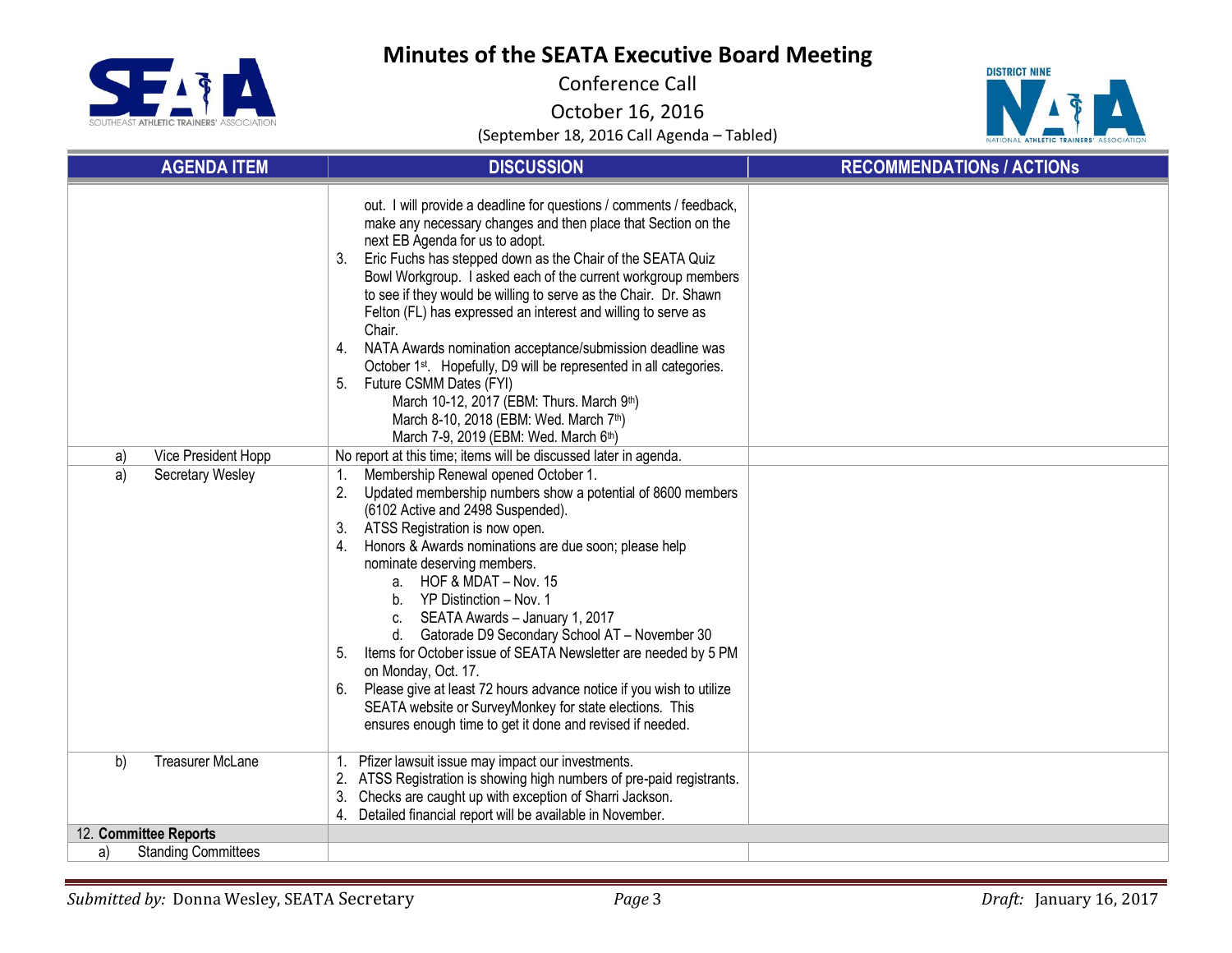SE **TDAINEDS'** 

# **Minutes of the SEATA Executive Board Meeting**

Conference Call

October 16, 2016



|    | <b>AGENDA ITEM</b>                                     | <b>DISCUSSION</b>                                                                                                                                                                                                                                                                                                                                                                                                                                                                  | <b>RECOMMENDATIONS / ACTIONS</b>                                                                                                                                                                              |
|----|--------------------------------------------------------|------------------------------------------------------------------------------------------------------------------------------------------------------------------------------------------------------------------------------------------------------------------------------------------------------------------------------------------------------------------------------------------------------------------------------------------------------------------------------------|---------------------------------------------------------------------------------------------------------------------------------------------------------------------------------------------------------------|
|    | I. AISS Workgroup                                      | The 2017 ATSS will be held on February 2-4, 2017. Plan is to open<br>registration on October 15 <sup>th</sup> . The symposium agendas have been sent<br>to Donna for the website. The group is investigating the possibility of<br>using a 3 <sup>rd</sup> party company to provide the "comprehensive mock exam"<br>for Track C students (seniors).                                                                                                                               |                                                                                                                                                                                                               |
|    | <b>SS Committee</b><br>ii.                             | Chair, Chris Snoddy, has requested approval of the SS Committee<br>Composition:<br>AL - Joe Lemery ATC<br>Jlems56@hotmail.com<br>Kenneth.Keister@ocps.net<br>FL - Kenneth Keister ATC<br>kterrell@oconeeschools.org<br><b>GA - Katie Terrell ATC</b><br>KY - Andrew Carlson ATC Andrew.Carlson@bluegrassortho.com<br>Alex.Dibbley@cpsb.org<br>LA - Alex Dibbley ATC<br>MS - Jeff Bryant ATC<br>Jeff.Bryant@Hattiesburgpsd.com<br>TN - Mark Creasy ATC<br>Mark.CreaseyATC@gmail.com | TABLED - to revisit after later discussion on committee makeup (New<br>Business item e)<br>MOTION: To approve SSATC membership as submitted. (MS/AL) 7-0-<br>0-0 Approved                                     |
| b) | Ad hoc / Taskforce<br>Committee(s)                     |                                                                                                                                                                                                                                                                                                                                                                                                                                                                                    |                                                                                                                                                                                                               |
|    |                                                        |                                                                                                                                                                                                                                                                                                                                                                                                                                                                                    |                                                                                                                                                                                                               |
|    | 13. Old Business                                       |                                                                                                                                                                                                                                                                                                                                                                                                                                                                                    |                                                                                                                                                                                                               |
| a) | <b>NATA Foundation Contracts</b><br>(Treasurer McLane) | Status/Update: A working group was established to review the<br>proposed contracts and work with Dr. R.T. Floyd and Dr. Pattie<br>Tripp to bring a recommendation back to the group before signing<br>the contracts. Group will consist of Treasurer McLane, President<br>Gunderson (GA) and President Ullery (KY).                                                                                                                                                                | ACTION: Treasure McLane will again email Dr. Tripp and Dr. Floyd<br>about the status of our contracts/payments to the NATA<br>Foundation.                                                                     |
| b) | Crisis Event Workgroup (Pres<br>White)                 | Status/Update: President White, President Ullery (KY) and President<br>Byrd (TN) have had some preliminary discussions for developing<br>a SEATA Policy on this matter. The group will continue to work<br>on this and will plan to bring a recommendation(s) to the EB for<br>discussion at our next conference call.                                                                                                                                                             |                                                                                                                                                                                                               |
| c) | Office 365 (VP Hopp)                                   | Update on ACTION: VP Hopp will investigate other opportunities to<br>improve communication for the Executive Board and state<br>association business.                                                                                                                                                                                                                                                                                                                              | VP Hopp is working with GoDaddy to have email based on seata.org.<br>Additional information could be available for states to utilize this as<br>well on the state level. Hope to have it finalized next week. |
| d) | SEATA Quiz Bowl (Pres White)                           | Update on ACTION: President White will follow-up with the Committee<br>at a later date to then report back to the EB.<br>INFORMATION: See email response below from Chair Eric Fuchs with<br>regards to the SEATA Quiz Bowl Committee to reevaluate the<br>format in determining the SEATA representative.                                                                                                                                                                         | <b>TABLED</b> for further discussion in March with Shawn Felton.                                                                                                                                              |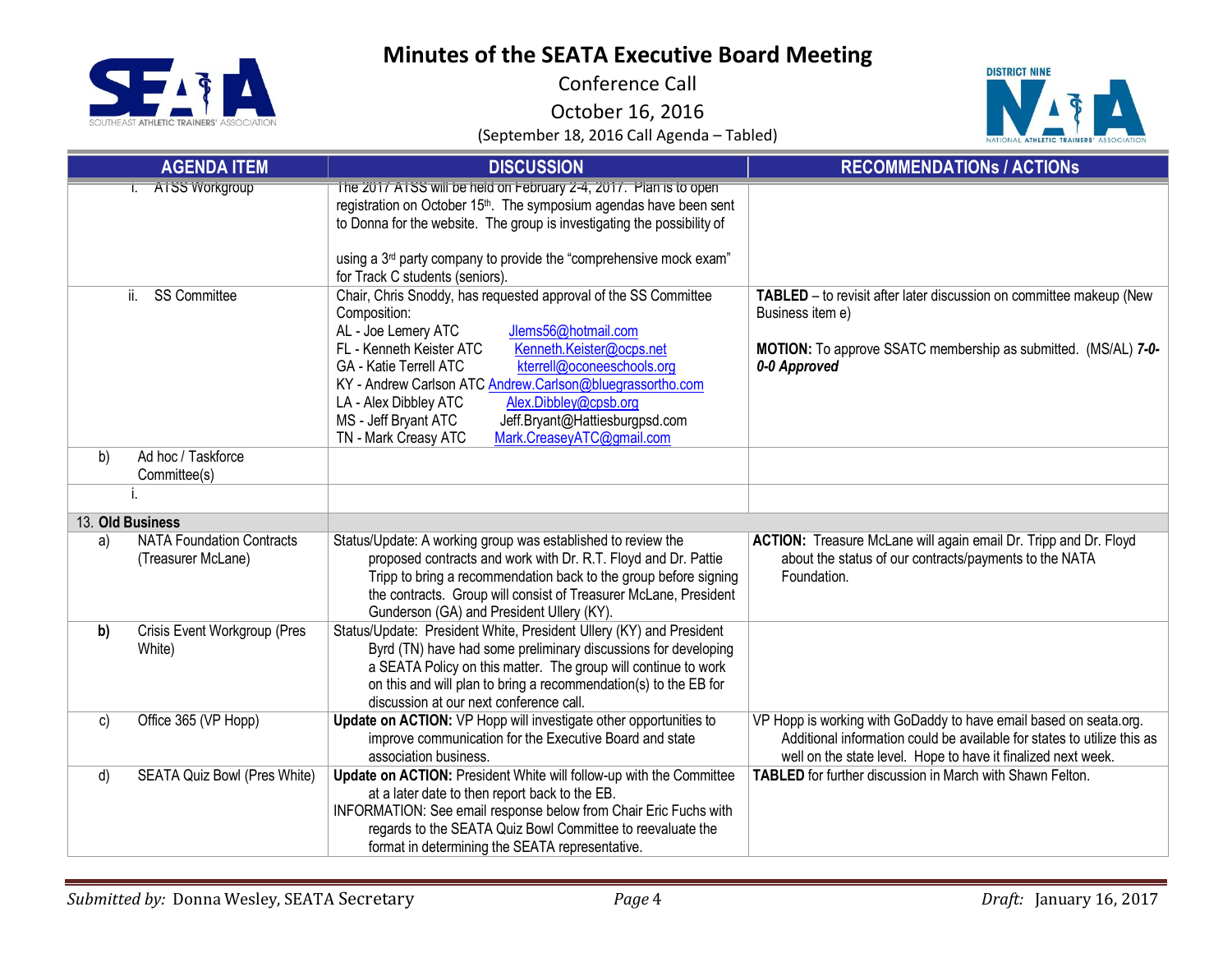**SEIT** TD AINEDS'

# **Minutes of the SEATA Executive Board Meeting**

Conference Call

October 16, 2016



| <b>AGENDA ITEM</b> |                                                               | <b>DISCUSSION</b>                                                                                                                                                                                                                                                                                                                                                                                                                                                                                                                                                                                                                                                                                                                                                                                                                                                                                                                                                                                                                                                                                                                                                                                                                                                                                   | <b>RECOMMENDATIONS / ACTIONS</b>                                                                                                                                                                                                                                                                                                                                                                                                                                                                                                                               |  |
|--------------------|---------------------------------------------------------------|-----------------------------------------------------------------------------------------------------------------------------------------------------------------------------------------------------------------------------------------------------------------------------------------------------------------------------------------------------------------------------------------------------------------------------------------------------------------------------------------------------------------------------------------------------------------------------------------------------------------------------------------------------------------------------------------------------------------------------------------------------------------------------------------------------------------------------------------------------------------------------------------------------------------------------------------------------------------------------------------------------------------------------------------------------------------------------------------------------------------------------------------------------------------------------------------------------------------------------------------------------------------------------------------------------|----------------------------------------------------------------------------------------------------------------------------------------------------------------------------------------------------------------------------------------------------------------------------------------------------------------------------------------------------------------------------------------------------------------------------------------------------------------------------------------------------------------------------------------------------------------|--|
|                    |                                                               | President White did ask Chair Fuchs to delay his resignation until a<br>phone conversation could be held between the two;<br>unfortunately, Chair Fuchs denied my request to discuss the<br>matter and tendered his resignation as Chair.<br>DISCUSSION: Recommend that we table this discussion until we can<br>meet with the new Chair at our March meeting?                                                                                                                                                                                                                                                                                                                                                                                                                                                                                                                                                                                                                                                                                                                                                                                                                                                                                                                                      |                                                                                                                                                                                                                                                                                                                                                                                                                                                                                                                                                                |  |
| e)                 | SS Concerns to NATA SS Chair<br>Conference Call (DD Brunett)  | DD Brunett facilitated a conference call with Bart Peterson, NATA SS<br>Chair, on Tuesday, Oct. 4 <sup>th</sup> at 8 am (CST) as requested by the<br>EB members. The following members were on the call: Marisa<br>Brunett (DD), Gerard White (Pres), Jeff Hoop (VP), Chris Snoddy<br>(SEATA SS Chair), Chris King (AL Pres), Scott Arceneaux (LA<br>Pres)<br>INFORMATION: President White and Secretary Wesley participated in<br>a SEATA SS Committee (SSC) conference call this past<br>Wednesday. Pres White asked the SSC to review the need for<br>SEATA to sponsor a SS Presentation at each State Meeting.<br>Sponsorship will be equal to SEATA's Invited Speaker<br>honorarium/expense. An alternative for the group was to develop<br>a project proposal for the SSC to produce a video targeted for the<br>SS AT to be placed on the SEATA website.<br>DISCUSSION: President White recommends to propose to the SSC to<br>host a Secondary School Summit [either GoToMeeting?? or<br>Face-face (Date TBD (Jan?) in Birmingham, AL (central<br>location??)] inviting all State SS Chairs to attend. Purpose: To<br>review all NATA statements/articles and then develop an plan of<br>action (if necessary) from SEATA to be presented at the next<br>NATA SS Committee meeting in June? | <b>ACTION:</b> President White directed SEATA SS Chair Chris Snoody, in<br>collaboration with the respective State SS Chairs, develop an<br>informational PPT presentation to better/effectively communicate<br>the NATA's position on HS Student Aides. This will also create an<br>effective dialogue from the States back to SEATA, and in turn, back<br>to NATA.<br><b>MOTION:</b> Workgroup +2 SSATC committee members be assigned to<br>discuss need for a meeting and develop a proposal to bring to<br>Board by mid-November. (TM/MS) 7-0-0-0 Approved |  |
| f)                 | SEATA collaboration with<br>Biodex to offer EBPs (VP<br>Hopp) | Update on ACTION: Continue discussion with Shannon Wiggins<br>(Biodex) and bring definitive options to the Board.                                                                                                                                                                                                                                                                                                                                                                                                                                                                                                                                                                                                                                                                                                                                                                                                                                                                                                                                                                                                                                                                                                                                                                                   | <b>Carried over to November Call</b>                                                                                                                                                                                                                                                                                                                                                                                                                                                                                                                           |  |
| g)                 | Reimbursement Check Issue<br>(Tres McLane)                    | Update on ACTION: Following up on checks that have been cut to see<br>if the check(s) need to be cancelled or if cashed?<br>The "missing" check for a member's reimbursement for NATA EB<br>Meeting was identified. The State Representative has confirmed<br>receipt of her reimbursement.                                                                                                                                                                                                                                                                                                                                                                                                                                                                                                                                                                                                                                                                                                                                                                                                                                                                                                                                                                                                         |                                                                                                                                                                                                                                                                                                                                                                                                                                                                                                                                                                |  |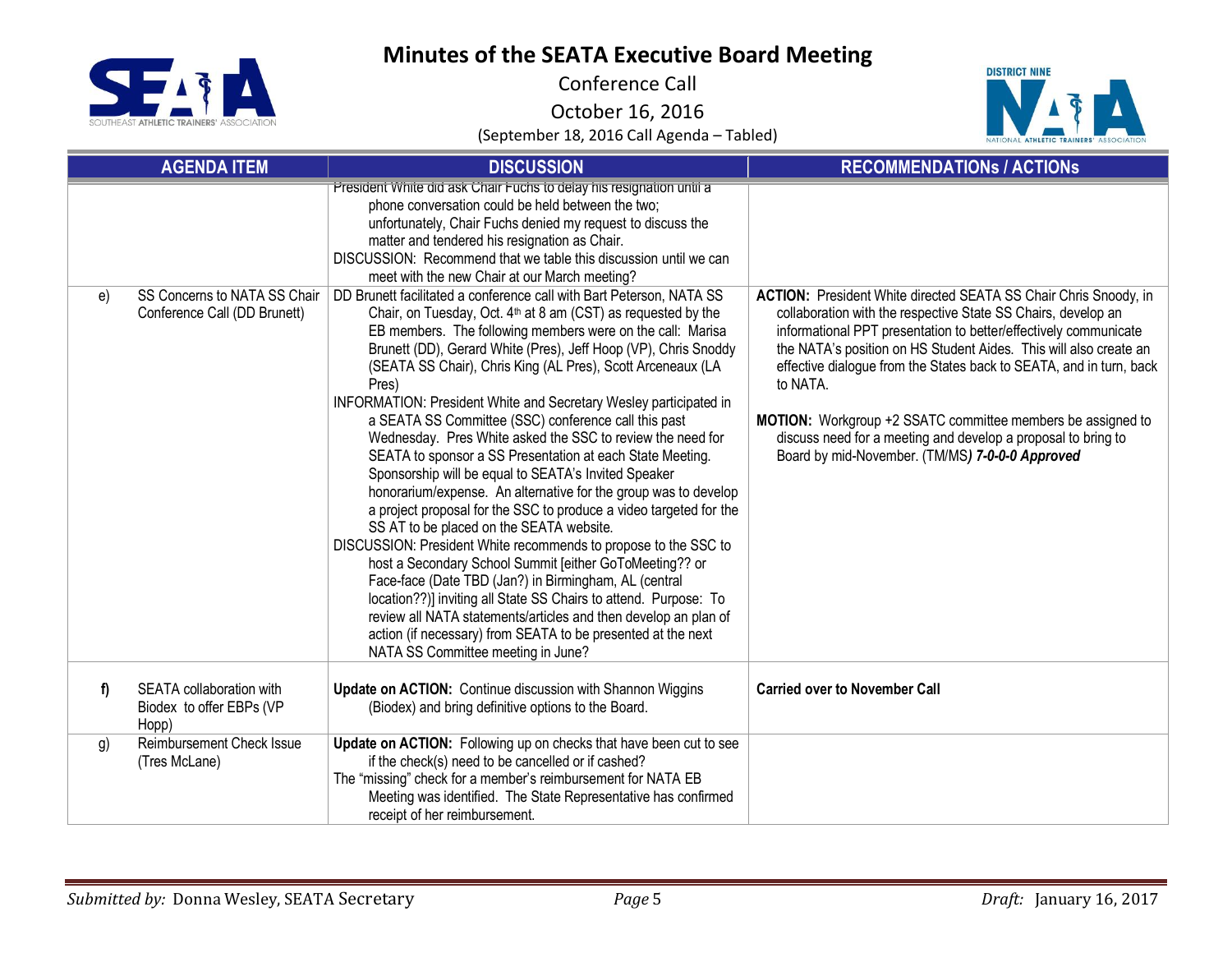

Conference Call

October 16, 2016



|                         | <b>AGENDA ITEM</b>                                                       | <b>DISCUSSION</b>                                                                                                                                                                                                                                                                                                                                                                                                                                   | <b>RECOMMENDATIONS / ACTIONS</b>                                                                                                                                                                                                                                                                                                                                                                                                                                               |
|-------------------------|--------------------------------------------------------------------------|-----------------------------------------------------------------------------------------------------------------------------------------------------------------------------------------------------------------------------------------------------------------------------------------------------------------------------------------------------------------------------------------------------------------------------------------------------|--------------------------------------------------------------------------------------------------------------------------------------------------------------------------------------------------------------------------------------------------------------------------------------------------------------------------------------------------------------------------------------------------------------------------------------------------------------------------------|
| $\overline{\mathsf{n}}$ | National Athletic Director's<br>Meeting - December 11-12,<br>2016 in TN. | Update on ACTION: Scott Byrd will check with obtaining a list of<br>attendees in advance to provide to SEATA/NATA as an exhibitor<br>for pre event marketing.                                                                                                                                                                                                                                                                                       | <b>ACTION: Director Brunett will work with MarCom and materials can be</b><br>sent to Scott Byrd for delivery to event.<br><b>ACTION:</b> President Scott Byrd will send a reminder to state presidents<br>about door prizes/giveaways.                                                                                                                                                                                                                                        |
|                         |                                                                          | Update on ACTION: Director Brunett will contact NATA MarCom to<br>investigate booth/banners and signage for marketing material.<br>Update on ACTION: State presidents will investigate door prize<br>donations.                                                                                                                                                                                                                                     |                                                                                                                                                                                                                                                                                                                                                                                                                                                                                |
| i)                      | Crisis Event: LA Flooding                                                | Update on ACTION: President Arceneaux will discuss with his officers<br>on the best way for District IX States to support impacted ATs in<br>LA.                                                                                                                                                                                                                                                                                                    | LA continues to work and asked President Nason (FL) and President<br>Gunderson (GA) to update on Hurricane Matthew. FL in St.<br>Augustine/Jacksonville Beach area had some damage due to<br>flooding. ATAF is continuing to gather information but is aware of<br>1 AT that had significant damage. GATA has reached out to a few<br>members that had damage with most being on the intercostal<br>areas; updates will continue as people are getting back to their<br>homes. |
|                         | 14. New Business                                                         |                                                                                                                                                                                                                                                                                                                                                                                                                                                     |                                                                                                                                                                                                                                                                                                                                                                                                                                                                                |
| a)                      | <b>ATSS Equipment Request</b>                                            | See email request below and estimated charges. ATSS Workgroup is<br>requesting approval to purchase 4 sets of helmet/shoulder pad<br>equipment removal training kits for a total cost of \$1,300.19. (see<br>email below)                                                                                                                                                                                                                           | MOTION: Approve funding the equipment request proposed by the<br>ATSS. (AL/LA) 7-0-0-0 Approved                                                                                                                                                                                                                                                                                                                                                                                |
| b)                      | <b>Storage Unit Charges</b>                                              | Historically, SEATA has stored several items, supplies, etc. at our<br>personal houses. With the 4 computer/projector cases and other<br>SEATA office/registration supplies which are kept and used for<br>SEATA event, we need to rent a climate controlled storage unit.<br>DISCUSSION: Authorize Treasurer McLane to rent a climate controlled<br>unit for SEATA equipment, supplies and inventory. The rental fee<br>is approximately \$109/mo. | MOTION: Approval of climate-controlled storage rental facility for<br>Treasure McLane to store SEATA items/equipment. (FL/MS) 7-0-<br>0-0 Approved                                                                                                                                                                                                                                                                                                                             |
| c)                      | State Meeting Reciprocity (DD<br>Brunett)                                | A SEATA member has asked if SEATA would consider allowing<br>SEATA members to attend other state meetings at a member<br>rate for the other states.<br>DISCUSSION: SEATA EB to adopt a recommendation asking each<br>State President to petition their respective State Association to<br>adopt a Policy on reciprocity for a current SEATA member to<br>attend their State Meeting at a "member's rate".                                           | ACTION: President White will send email to request State Presidents<br>to adopt a policy on the issue of out-of-state meeting attendees.                                                                                                                                                                                                                                                                                                                                       |